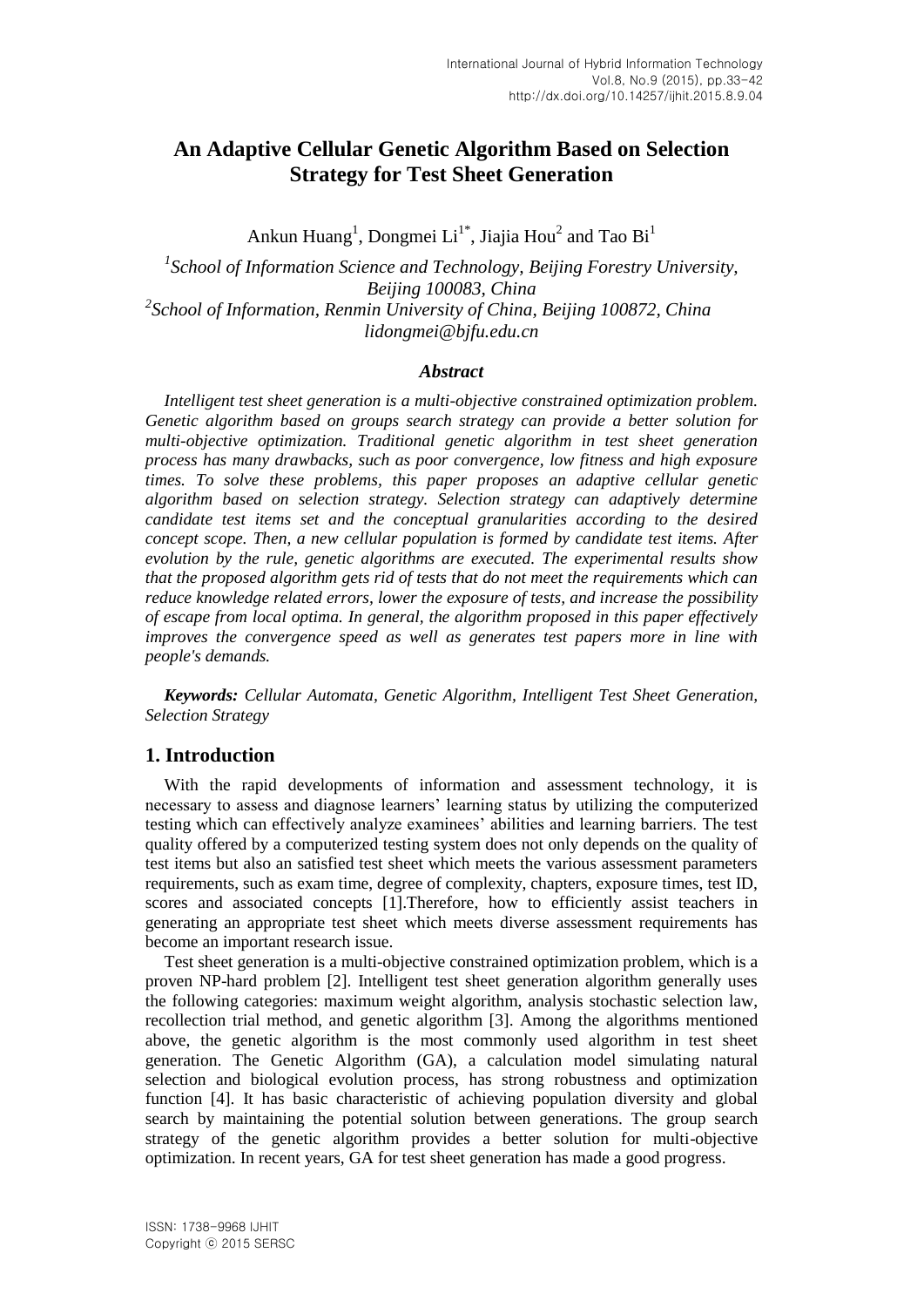Hwang designed a mixed integer programming model and proposed approximate solutions by using the GA [5].This algorithm can be efficient for large-scale tests. However, it cannot solve multi-objective constrained optimization problem efficiently and doesn`t meet various assessment requirements. To solve this problem and improve genetic algorithm in test sheet generation, Huang presents an application of adaptive genetic algorithm $[6]$ , which effectively improved the speed and degree of convergence.. However, there is high degree of error associated concept and unreasonable items distribution. For reasonable selection strategy and multi-objective constrained optimization problem, Lin proposed Adaptive Test Sheet Generation (ATSG) mechanism, consisting of a Candidate Item Selection Strategy (CISS) and an Aggregate Objective Function (AOF) [1]. CISS process can adaptively determine candidate test items set and the conceptual granularities according to the desired concept scope, and AOF applies GA algorithms to solve the mixed integer programming problem. However, it has slow convergence speed and optimization speed.

A novel cellular genetic algorithm(CGA) is innovatively brought forth for test sheet generating[7]. The novel approach can effectively improve the convergence rate, and further improve the convergence in intelligent test paper. After joining the associated concepts, it has unqualified items in the test sheet and high exposure times. A high-item exposure rate will decrease the qualities of test items and Item Bank Security [8].

Based on ATSG and CGA, this paper proposes an Adaptive Cellular Genetic Algorithm based on Selection Strategy (ACGASS). This method does better than ATSG and CGA in aspects of global convergence and knowledge related errors.

## **2. Selection Strategy Determination of Concept Correlation Degree**

In order to effectively understand students' problems in learning, it is generally required to make different ratio settings in concept granularity, discrimination and item difficulty of papers[9,10]. For example, when examining students' mastery of overall knowledge, concept granularity settings should be lower in order to include more knowledge points, and item difficulty settings should be lower with emphasis on the students' understanding of basic knowledge. In several researches, paper's discrimination should be a higher degree in order to involve more non-repetition of knowledge in the case of multiple test sheet generation. When examining students' mastery of certain sections and the degree of flexible use, concept granularity and item difficulty settings should be higher, while paper's discrimination should be lower. Therefore, how to adaptively determine the concept granularity of item bank before test sheet generation becomes the primary problem of intelligent test sheet generation.

Assume that a set of test items should be selected from item bank Q including n test items as test items of candidate item bank  $\theta$ . Q is defined as:

$$
Q = \{Q_1, Q_2, Q_3, Q_{4...}Q_n\} \tag{1}
$$

Each test item  $Q_i$  of Q is defined as:

$$
i=(ti, di, Rik, ei, si)
$$
 (2)

Where,  $t_i$  denotes the time of finishing the item;  $d_i$  denotes the difficulty degree of the item;  $R_{ik}$  denotes the correlation degree between the item and concept  $C_k$ ; e<sub>i</sub> denotes the exposure times of the item; s<sup>i</sup> denotes the scores of the item.

This paper builds a multi-branched tree H of the concept granularity, and every tree node consists of concepts. The higher layers a tree node is in, the smaller concept granularity is, which means this tree node covers greater range of knowledge. The lower layers a tree node is in, the larger concept granularity is, which means this tree node covers smaller range of knowledge and represents more specific concept. The leaf node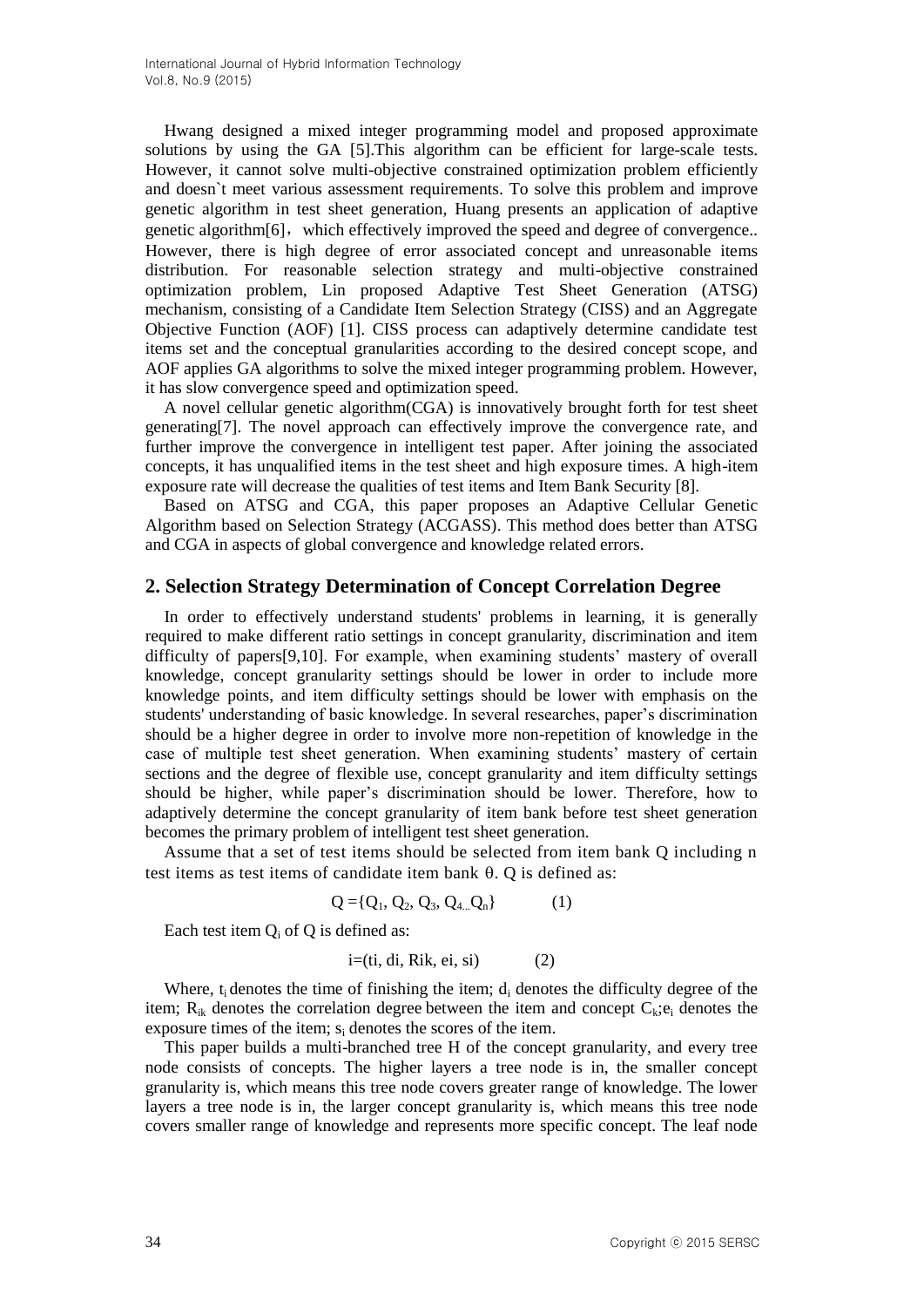is the most specific concept. Every leaf node is associated with one concept test item Q at least, where correlation degree is denoted by  $R_{ik}$  in formula (2).

Assume that the concept granularity tree H contains m concepts C as the tree nodes, namely,  $C = \{C_1, C_2, C_3, C_4, C_m\}.$ 

 $\Phi$  is nonleaf descendent function, then

$$
\Phi(C_i) \subset C \text{ iff } \exists j, (C_j \in \Phi(C_i)) \land \neg \exists k (C_k \in C_j) \tag{3}
$$

Where  $\Phi(C_i)$  is a set of descendent nodes of  $C_i$ .  $\alpha$  is set as leaf nodes of tree H, and then  $\alpha(C_i) \in \mathbb{C}$  which represents leaf node concepts of  $C_i$ .

$$
C_j \in \alpha(C_i) \text{ iff } (C_j \notin \Phi(C_i)) \wedge (C_j \in C_i) \tag{4}
$$

Where  $C_j$  belongs to  $\alpha(C_i)$  if and only if  $C_j$  is not a nonleaf descendent concept and a leaf concept of H.

 $R_{ii}$  represents the correlation degree between each test item  $Q_i$  of item bank  $Q$  in formula (1) and concepts in collection  $C_i$  as well as in formula (2).

Let  $C_{\theta}$  denote the target item concept bank and C' denote the concept relevance bank of Q<sup>i</sup>

$$
C' \in C_j, C_j = \{C_1, C_2, \dots, C_n\} \quad 0 < R_{in} < 100 \tag{5}
$$

First of all, the target item concept bank  $C_0$  should be filtered according to formula (6) to form concept bank C.

$$
C_i \in C_\alpha \text{ iff } (C_i \in \alpha(C_\theta) \wedge (C_i \in C)) \tag{6}
$$

Then, items  $Q_i$  meeting the requirements should be selected out from  $C_{\alpha}$  and added into candidate test item bank  $\theta$ .

 $Q_i \in \theta$  iff  $\exists i((C_i \in C_\alpha) \wedge (R_{ii} > 0) \wedge \neg \exists k,(C_k \notin C_\alpha) \wedge (R_{ii} > 0)) \wedge (R_{ii} = Max(R_{ii}))$  (7)

## **3. Cellular Automata and Mathematical Model of Test Sheet Generation Problem**

#### **3.1. Principle of Cellular Automata**

Cellular automata, a kinetics model discrete both in time, state and space [11], can eventually produce complex behavior through some basic evolution rules. The most basic cellular automata consists of four parts: cellular, cellular space, neighbors and evolution rule, which can be expressed as

$$
A = (L_r, S, N, f); \tag{8}
$$

Descriptions of symbols in formula (8) are as follows:

A: Entire set of cellular.

 $L_r$ : Cellular space. The subscript r represents the spatial dimension, and r can be any positive integer.

S: The finite set of cellular states. Each cellular only has one state in every moment. S can have the value  $\{1, 0\}$ , where 1 represents a "live" state of the cellular and 0 represents a "dead" state of the cellular.

N: A set of all cellular within an area.

f: Evolution rule, namely a state transition function, denoted by:

$$
f: s_i^{t+1} = f(s_i^t, s_n^t). \tag{9}
$$

Evolution rule is the core of the cellular automaton. Via evolution rule, cellular can form different states after several generations of evolution. For two-dimensional cellular, after several generations of evolution, its initial state in the evolution rule tends to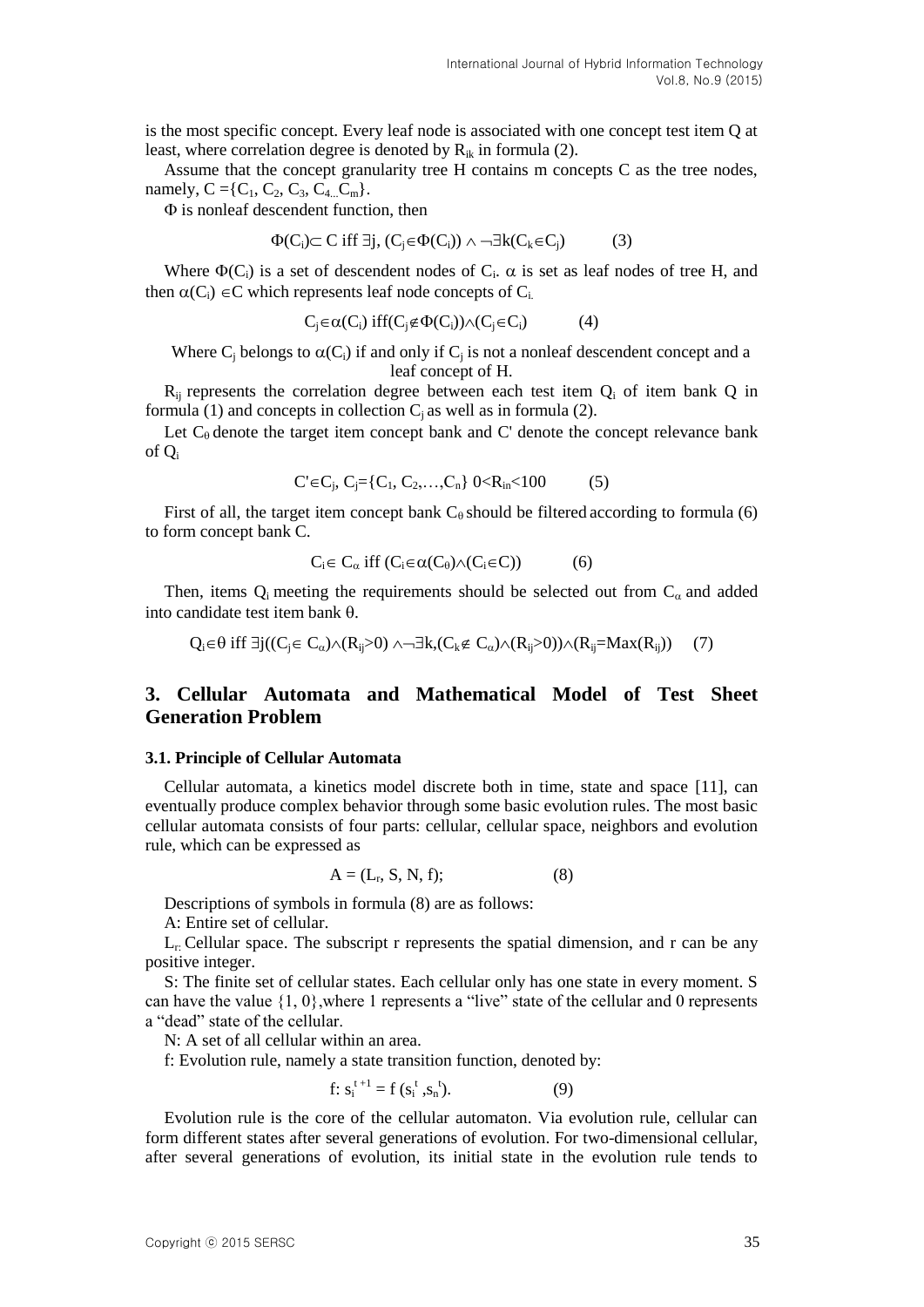International Journal of Hybrid Information Technology Vol.8, No.9 (2015)

become four types: smooth, cycle, chaos and complex. The most commonly used evolution rule is the typical rule "life game" developed by the famous mathematician Conway. In the rule of "life game", cellular's state can only be "1" or "0", namely "live" or "death". However, the approach of this rule is relatively simple, so this paper adopts an improved evolution rule proposed in [7].

#### **3.2. Mathematical Model of Test Sheet Generation Problem**

A test sheet consists of m test items, and each test item has n attributes. Each test item can be represented by an n-dimensional vector l, as shown below:

$$
1 = (a_1, a_2, a_3... a_n) \tag{10}
$$

This paper considers seven attributes: question number, difficulty, chapter, time, exposure, scores and concept correlation degree.  $a_1$  represents question number of test item.  $a_2$  represents difficulty of test item.  $a_3$  represents chapter of test item.  $a_4$  represents time of test item. a<sub>5</sub> represents exposure of test item. a<sub>6</sub> represents scores of test item. a<sub>7</sub> represents concept correlation degree of test item.

The structure of a test sheet can be described with an m\*n matrix, as shown in formula (11).

$$
M = \begin{pmatrix} a_{11} & a_{12} & a_{13} & a_{14} & \dots & a_{1n} \\ a_{21} & a_{22} & a_{23} & a_{24} & \dots & a_{2n} \\ a_{31} & a_{32} & a_{33} & a_{34} & \dots & a_{3n} \\ \vdots & \vdots & \vdots & \vdots & \vdots & \vdots \\ a_{m1} & a_{m2} & a_{m3} & a_{m4} & \dots & a_{mn} \end{pmatrix} \qquad (11)
$$

where, the first column of the matrix generally indicates the number of questions, and  $a_{ii}$ (i=1,2,3…,m;j=1,2…,n) represents j-th attribute of test item in i-th row.

### **4. Author Name(S) And Affiliation(S)**

Author names and affiliations are to be centered beneath the title and printed in Times New Roman 12-point, non-boldface type. Multiple authors may be shown in a two or three-column format, with their affiliations below their respective names. Affiliations are centered below each author name, italicized, not bold. Include e-mail addresses if possible. Follow the author information by two blank lines before main text.

### **4. Adaptive Cellular Genetic Algorithm Based on Selection Strategy**

#### **4.1 Determination of Cellular Space and Coding Scheme**

Cellular space uses two-dimensional space, that is the spatial dimension  $r = 2$ . Each cellular are distributed in the two-dimensional space, adopting 8-neighbor model. For the boundary cellular, according to the method proposed in [11,12], up and down, left and right connection way is used to make the entire cellular space form a topological torus structure, which is good for improving the diversity of the population. Evolution rule in [7] is adopted, as shown in formula (12) and (13).

$$
\begin{cases}\n1 s=2, 3 \\
\text{If } s^t=1, \text{ then } s^{t+1} = \\
1 s=3\n\end{cases}
$$
\n(12)\n  
\n
$$
\begin{cases}\n1 s=2, 3 \\
\text{If } s^t=1, \text{ then } s^{t+1} = \\
1 s^t=0, \text{ then } s^{t+1} = \n\end{cases}
$$
\n(13)

0 s $\neq$ 3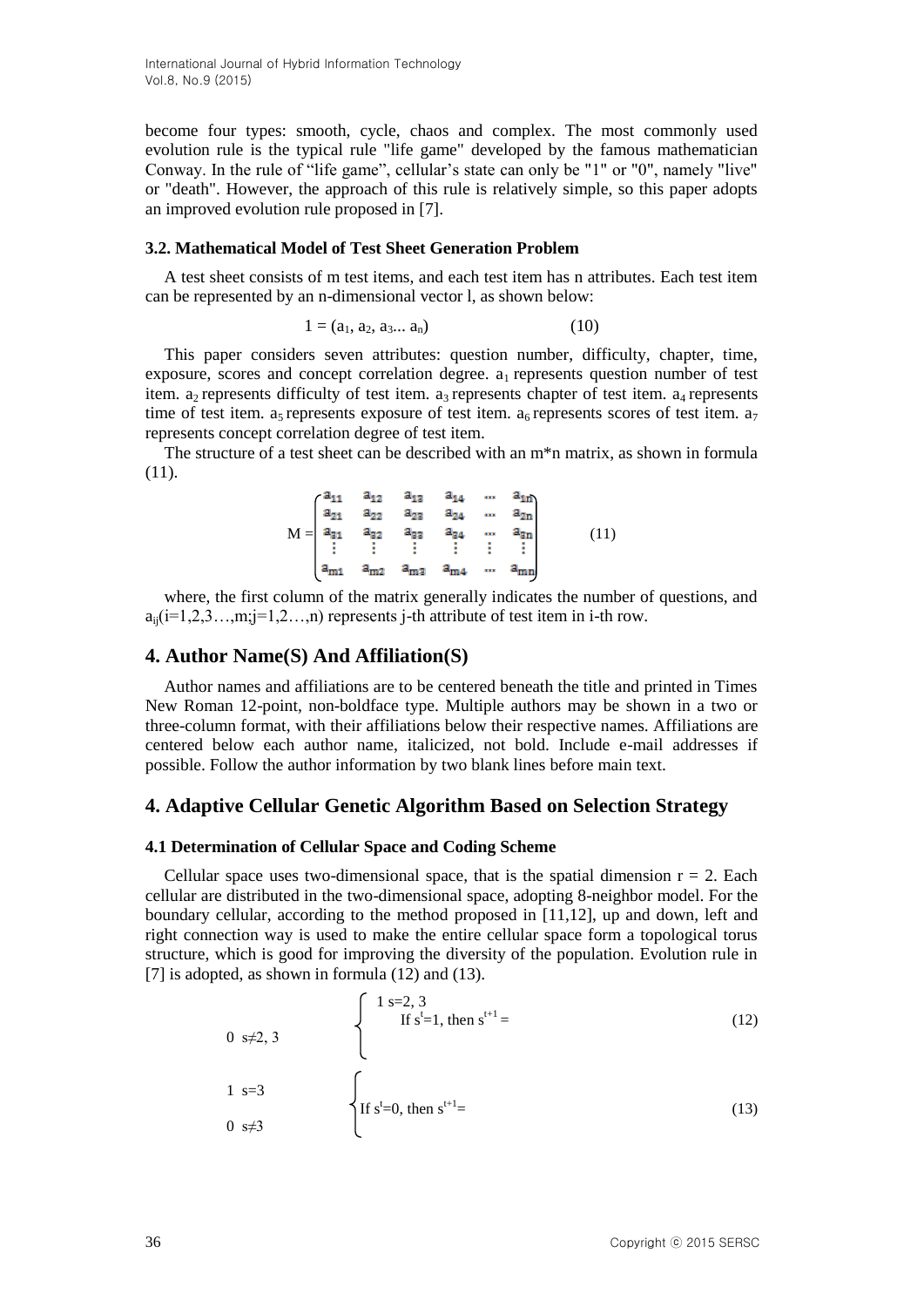where s<sup>t</sup> represents the states of cellular at time t.  $s^{t+1}$  represents the states of cellular at time t+1. s represents the survival number of cellular neighbors at time t.

Under normal circumstances, encoding method of genetic algorithm adopts binary encoding or decimal encoding. However, in the case of abounding sample groups, binary encoding will cause the length of chromosome extremely long after encoding, which will lead to a long period of time waste whether in coding or decoding and a massive space cost. Therefore, there is no doubt that decimal encoding is the best choice.

#### **4.2. Parameter Settings**

① Determine sample size. In order to ensure the diversity of population, the sample size determined in this paper is 625.

② Determine selection rate. Selection is to select individuals from each generation that satisfies the required fitness value into the next generation for breeding. This paper adopts probabilistic methods proportional to fitness value in [12] to select, so individuals with high fitness can be easily selected to breed.

③ Determine the crossover and mutation rates. This paper uses the results calculated by Lu [13], that is, crossover rate is 0.6, and mutation rate is 0.1.

#### **4.3. Determination of the Fitness Function**

Test sheet generation sets seven attributes for each question, namely question number, difficulty, chapter, time, exposure, scores and concept correlation degree, expressed as follows by vector g:

$$
g = (a_1, a_2, a_3, ..., a_7) \tag{14}
$$

Suppose there are n questions of a test sheet, which determines a  $n*7$  matrix q, as shown in formula (15).

$$
q = \begin{pmatrix} a_{11} & a_{12} & a_{13} & a_{14} & \cdots & a_{17} \\ a_{21} & a_{22} & a_{23} & a_{24} & \cdots & a_{27} \\ a_{31} & a_{32} & a_{33} & a_{34} & \cdots & a_{37} \\ \vdots & \vdots & \vdots & \vdots & \vdots & \vdots \\ a_{n1} & a_{n2} & a_{n3} & a_{n4} & \cdots & a_{n7} \end{pmatrix}
$$
 (15)

Where  $c_i$ ,  $x_i$ ,  $e_i(i=1,2,...,m)$ ; represents the number of chapters) respectively represent fraction of each chapter required by users, fraction of each chapter in actual generated test sheet, and errors of each chapter users allow.

Fitness function F is calculated specifically as follows:

First of all, function  $f_1$  is determined:

$$
f_1 = \sum_{i=1}^n a_{i2} a_{i6} \tag{16}
$$

Function  $f_2$  is determined:

$$
f_2 = \sum_{i=1}^{n} a_{i4} a_{i6} \tag{17}
$$

Function  $f_3$  is determined:

$$
f_3 = \sum_{i=1}^n a_{i5} a_{i6} \tag{18}
$$

Function  $f_4$  is determined: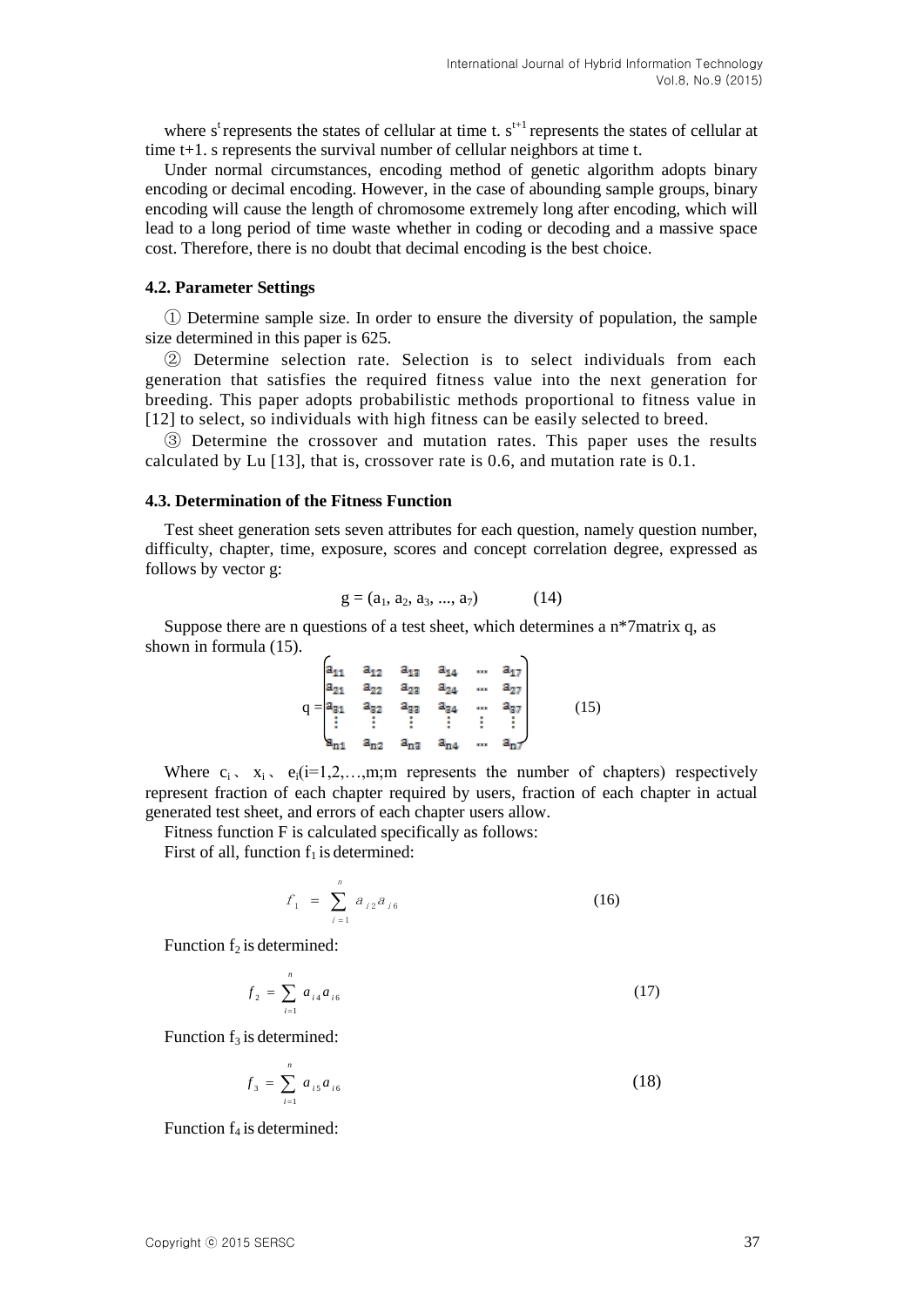International Journal of Hybrid Information Technology Vol.8, No.9 (2015)

$$
f_4 = \sum_{i=1}^n a_{i7} a_{i6} \tag{19}
$$

Function  $d_1$  is determined:

$$
d_1 = f_1 / 100 - df \tag{20}
$$

Where dif is the difficulty value users require, ranging in  $(0,100)$ . Function  $d_2$  is determined:

$$
d_2 = f_2 / 100 - time \tag{21}
$$

Where time is the time value users require, ranging in  $(0,100)$ . Function  $d_3$  is determined:

$$
d_{3} = f_{3} / 100 - p \tag{22}
$$

Where p represents exposure degree users require, ranging in  $(0,100)$ . Function  $d_4$  is determined:

$$
d_4 = f_4 / 100 - concept \tag{23}
$$

Where concept represents concept correlation degree users require, ranging in  $(0,100)$ . Function  $d_5$  is determined:

$$
d_{5} = \sum_{i=1}^{m} h_{i}
$$
 (24)

Function  $h_i$  in formula (24) is determined:

$$
h_i = Max(|c_i - x_i| - e_i, 0)
$$
 (25)

The objective function H is determined:

$$
H = (d_1 + d_2 + d_3 + d_4 + d_5) / 5 \tag{26}
$$

It can be seen from the objective function H in formula (26) that the value of objective function H ranges in  $(0,100)$ . The smaller its value is, more consistent the generated test sheet is with users' requirements. In general, the fitness of individuals should be the larger, so the target is transformed as follows:

$$
H=100-H \tag{27}
$$

#### **4.4.Steps of Adaptive Cellular Genetic Test Sheet Generation Algorithm Based on Selection Strategy**

Step 1. Based on adaptive selection strategy given in section 2, test items in line with the requirements are selected from item bank  $O$  and added to candidate item bank  $\theta$ .

Step 2. Initialization. The initial population A is randomly generated. Total amount of sample in population A is T, and each sample is encoded in decimal.

Step 3. Select appropriate data structure to simulate 8-neighbor model. All the individuals of cellular set A are randomly arranged in the topological torus structure.

Step 4. Calculate each cellular's fitness value in cellular space using fitness function H. The initial state of cellular, "1" or "0" is determined and added into evolution rule shown in formulas (12) and (13) to evolve .

Step 5. Calculate fitness value of contemporary cellular, select samples meeting the requirements, and add them to set S.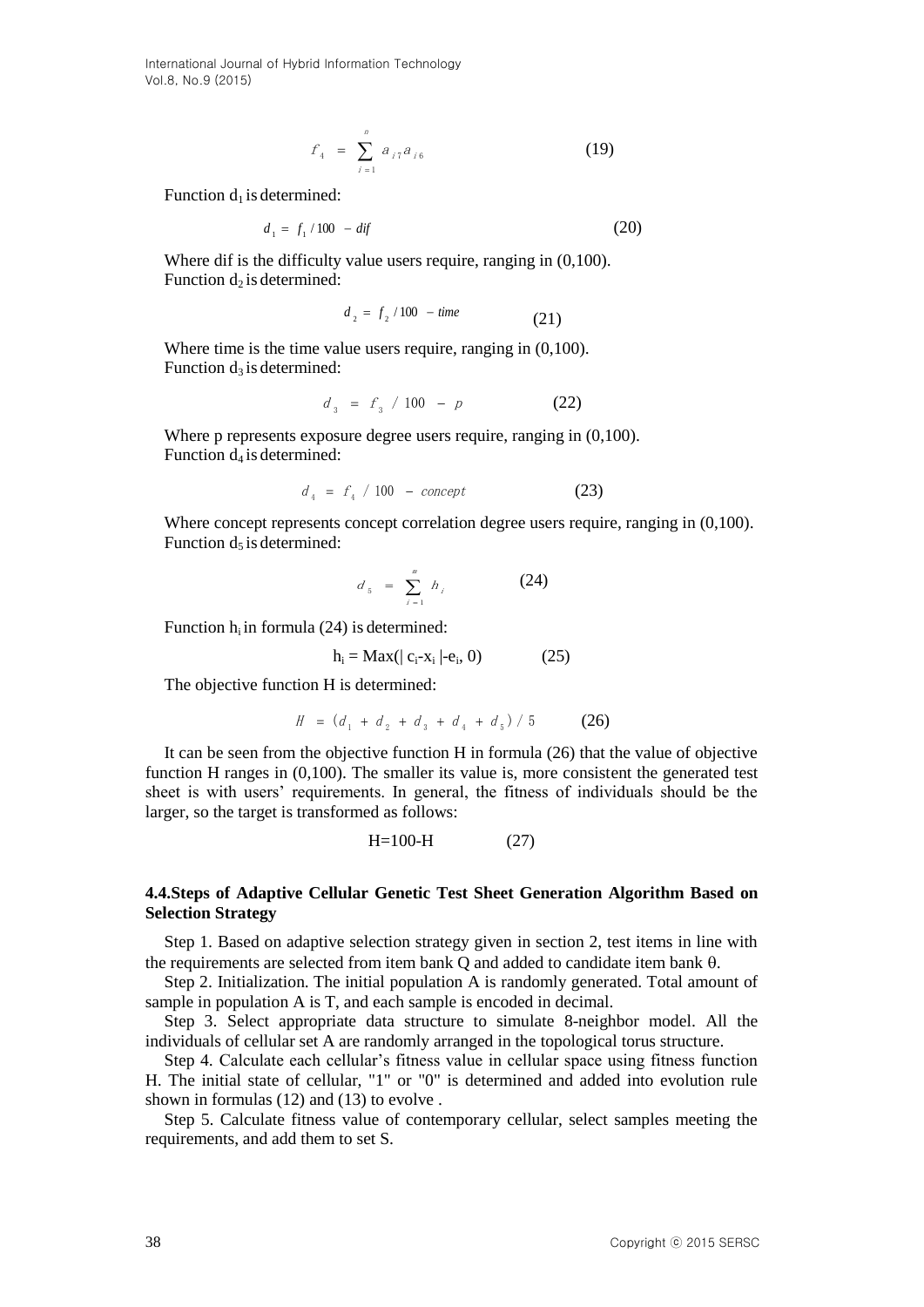Step 6. Individuals selected from set S in order do every two cross to get new individuals, and then calculate its fitness value using the fitness function H. If the value is larger than the corresponding female parent's fitness value, the female parent's genetic information will be replaced by the new individual's genetic information, otherwise not replaced.

Step 7. Sample variability. After variability, calculate the new individual's fitness value, using fitness function F, and then the new one is added to cellular space to replace the original one.

Step 8. Determine whether the maximum evolution algebra is achieved. If it is achieved, output the individual which has the maximum cellular fitness value in current cellular space, otherwise, go to step 4.

## **5. Second and Following Pages Experiment and Analysis**

#### **5.1. Experimental Methods**

Six kinds of experimental methods have been conducted in this paper in order to evaluate the effectiveness of the proposed algorithm. The former three kinds of methods evaluate ATSG, CGA and ACGASS algorithms without the limitation of concept correlation degree, randomly selecting all the test items from the original item bank Q, which is called no selection strategy method. While the later three kinds of methods evaluate ATSG, CGA and ACGASS algorithms with the limitation of concept correlation degree, which is called the method based on selection strategy.

During the test sheet generation, six kinds of experimental methods use the same test sheet generation parameters. Because of the reason that it is difficult to estimate the final range of the fitness value of test papers, this paper uses a fixed genetic algebra. After several generations of genetic, the maximum fitness value of the sample population is chosen as the judgment standard to compare the fitness value of different methods. In order to get more accurate results, the operation is repeated 50 times for each set of test sheet generation parameters. Finally, the results includes average difficulty of test papers, average concept correlation degree, average exposure, average fitness and average time of test sheet generation of the six kinds of experimental methods respectively.

Five kinds of gradient containing different amounts of test items, namely 500,1000,1500,2000 and 2500, is applied to item bank, totally involving the knowledge of six chapters. Sample size is 625, and the maximum evolution algebra is 1000.For each sample paper, its full marks are 100,having a total of 10 questions, including four types of questions, which are two multiple choice, two fill in the blank, two short answer, four algorithm design question, 10 points for each question. Attributes of each question are generated by random function.

Test sheet generation parameters are set as follows: the difficulty requirement is 52; examination time is 120 minutes; scores of each chapter are 10,10,20,10,30,20; chapter error is limited to 10;concept correlation degree is 50 and exposure's upper limit is 5.

#### **5.2. Analysis of Experimental Results**

For six kinds of experimental methods, this paper respectively conducts 50 times optimization operations, and gets the results of corresponding methods, including difficulty, concept correlation, exposure, fitness and time of test sheet generation.

In order to compare and analyze the number of test items in test papers that don't meet the concept requirements, six kinds of experimental methods are divided into two categories, selection strategy and non-selection strategy. As a result, we get the average number of test items that don't meet the concept requirements under various test scales, which is shown in Figure 1.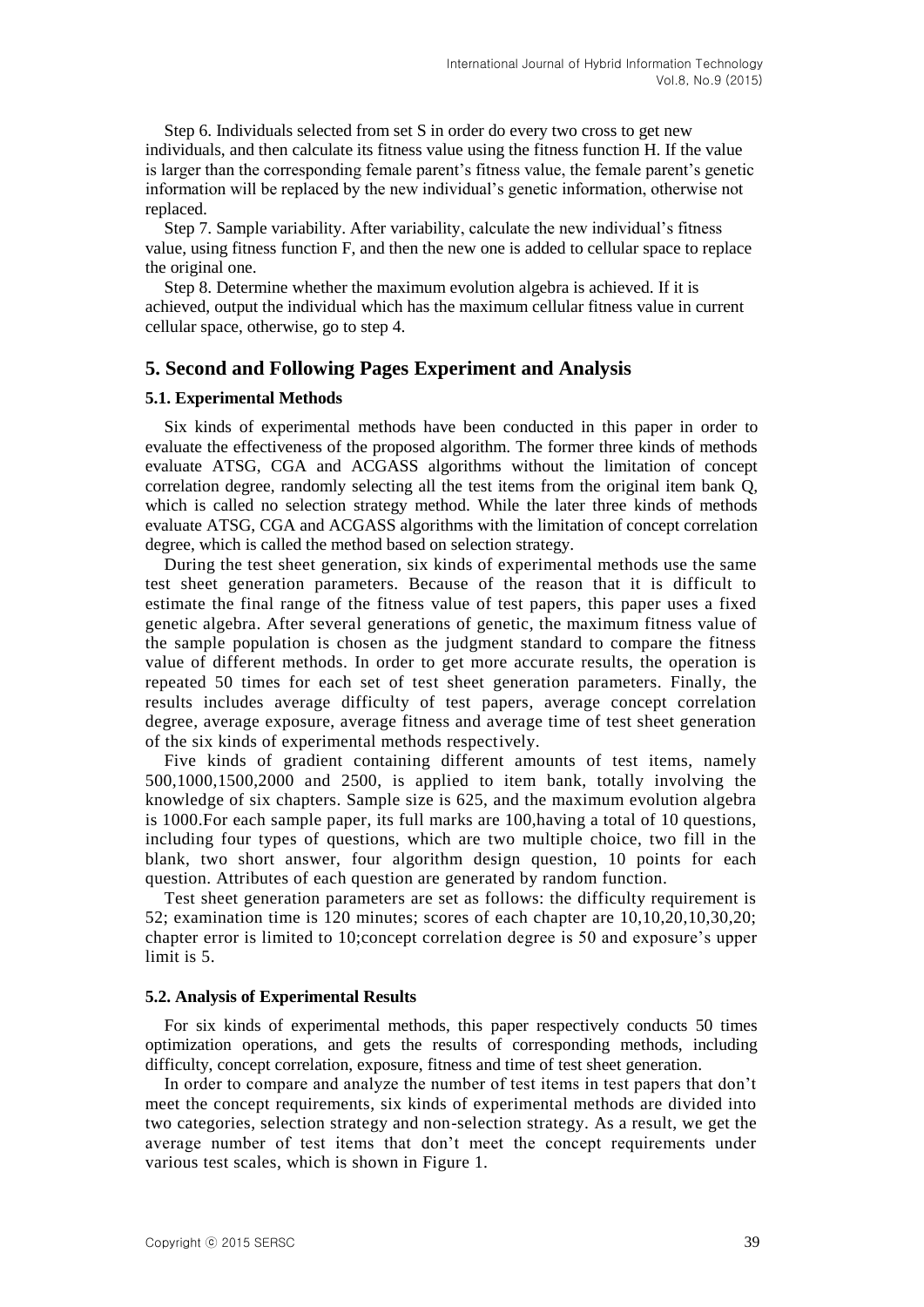International Journal of Hybrid Information Technology Vol.8, No.9 (2015)



### **Figure 1. Average Number of Test Items that don't Meet the Requirement**

As can be seen from Figure 1, in the non-selection strategy algorithms, there are test items in test papers that don't meet preset concept requirements, while in the algorithms based on selection strategy, all the test items are in line with preset concept requirements. The reason to explain it is that selection strategy can adaptively set requirements based on concept to select the corresponding candidate item bank.

In order to analyze the errors of concept correlation, this paper respectively takes the same selection strategy and non-selection strategy algorithm for ASTG, CGA and ACGASS to do summation operation of concept correlation under the same test scale, and then calculate its average value, which is compared with preset concept correlation to get the concept correlation errors. Comparison results of the errors are shown in Figure 2.



**Figure 2. Concept Correlation Errors Under the Same Strategy**

As can be seen from Figure 2, with the increasing of test scale, concept correlation error of algorithm AGASS and ATSG gradually decreases, which is good to generate test sheet more precisely satisfying the concept correlation requirements of users. Meanwhile, the error of ACGASS is obviously less than that of ATSG algorithm. CGA algorithm demonstrates the superiority in small-scale item bank. But with the increasing of test scale, disadvantages of CGA algorithm are increasingly apparent. After analysis, adding cellular automata to traditional genetic algorithm for test sheet generation can further meet concept correlation requirements of users.

In order to analyze the fitness degree, six kinds of experimental methods are divided into two categories: selection strategy and non-selection strategy. We obtain the average fitness value of two strategies under different test scales. The results are shown in Figure 3.

As can be seen from Figure 3, the fitness value in both cases shows an upward trend, but three algorithms based on selection strategy have a higher average value of fitness. The reason for it is that before test sheet generation, adaptive selection strategy filters test items in item bank to rebuild the candidate item bank, which will help to improve the convergence and reduce unnecessary genetic manipulation when generating test sheet.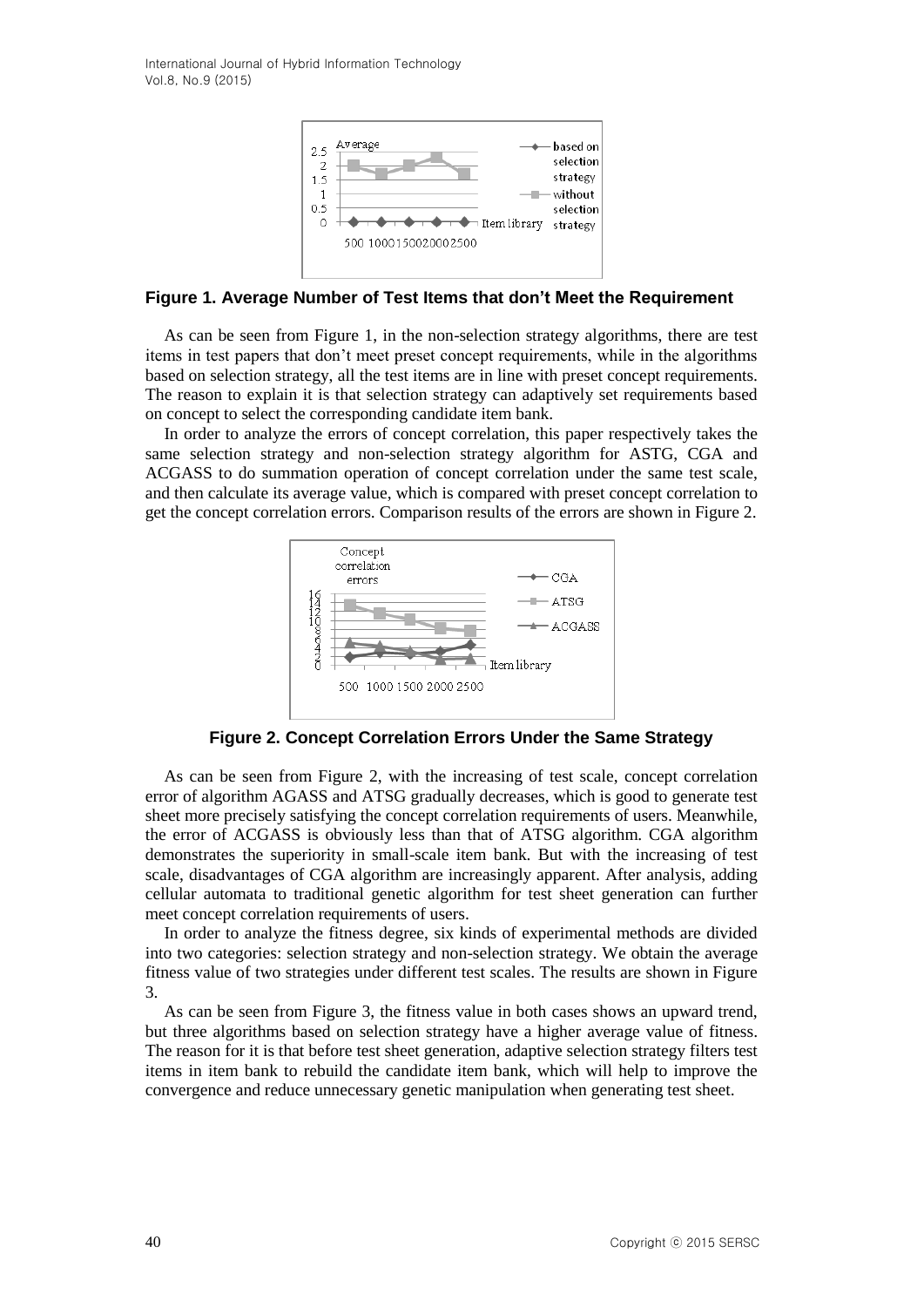

**Figure 3. Fitness of the Same Test Sheet Generation Algorithm**

## **6. Conclusions**

It is universally acknowledged that traditional genetic algorithm in test sheet generation process has many drawbacks, such as poor convergence, low fitness and high knowledge related errors. To solve these problems, this paper proposes an adaptive cellular genetic algorithm based on selection strategy with a combination of ATGS and CGA. This method effectively reduces solving space of test sheet generation, improves fitness, and lowers knowledge related errors which makes it more effective to complete assessment of people being tested. In future studies, we can do in-depth research in aspects of selection strategy and evolution rules of cellular automata to make error accuracy and convergence speed of test sheet generation further improved.

## **Acknowledgements**

This work is supported by Beijing Higher Education Reform(No. 2013-ms047), Beijing Forestry University Resources Sharing Course(Data Structure), the National College Students' Training Programs of Innovation and Entrepreneurship(No. G201410022036) and Beijing Forestry University Special Research of Campus Informatization (Construction of the Teaching Resources Sharing Platform for Program Design and Algorithms Courses).

### **References**

- [1] H. Y. Lin, J. M. Su and S. S. Tseng, "An adaptive test sheet generation mechanism using genetic algorithm", Mathematical Problems in Engineering, vol. 2012, (**2012**), pp. 1-18.
- [2] T. H. Cormen, C. E. Leiserson and R. L.Rivest, "Introduction to algorithms", Cambridge: MIT Press, (**2009**).
- [3] G. X. Xiao and W. C. Zhao, "Iterant problems replacement method based on genetic algorithm with test paper intelligent", Generation Computer Engineering, vol. 38, no. 11, (**2012**), pp. 150-152.
- [4] J. H. Holland, "Adaptation in natural and artificial systems: An introductory analysis with applications to biology, control, and artificial intelligence", U Michigan Press, (**1975**).
- [5] G. J. Hwang, B. M. T Lin. and H. H.Tseng, "On the development of a computer-assisted testing system with genetic test sheet-generating approach", IEEE Transactions on Systems Man, and Cybernetics, Part C: Applications and Reviews, vol. 35, no. 4, (**2005**), pp. 590-594.
- [6] B. L. Huang, "Application of adaptive genetic algorithm in intelligent test paper composition", Computer Engineering, vol. 37, no. 14, (**2011**), pp. 150-152.
- [7] K. Lu, D. M. Li and J. Yu, "Intelligent test paper construction method based on cellular genetic algorithm", Computer Engineering and Applications, vol. 49, no. 16, (**2013**), pp. 57-60.
- [8] S. W. Chang and T. N. Ansley, "A comparative study of item exposure control methods in computerized adaptive testing", Journal of Educational Measurement, vol. 40, no. 1, (**2003**), pp. 71-103.
- [9] J. P. Leighton and M. J. Gierl, "Cognitive diagnostic assessment for education: Theory and applications", Cambridge University Press, (**2007**).
- [10] C. Y. Su and T. I. Wang, "Construction and analysis of educational assessments using knowledge maps with weight appraisal of concepts", Computers & Education, vol. 55, no. 3, (**2010**), pp. 1300-1311.
- [11] J. Kari, "Theory of cellular automata: a survey theoretical", Computer Science, vol. 334, no. 1, (**2005**), pp. 3-33.
- [12] Y. F. Liu and S. Y. Liu, "Algorithm based on genetic algorithm for sudoku puzzles", Computer Science, vol. 37, no. 3, (**2010**), pp. 225-226,233.